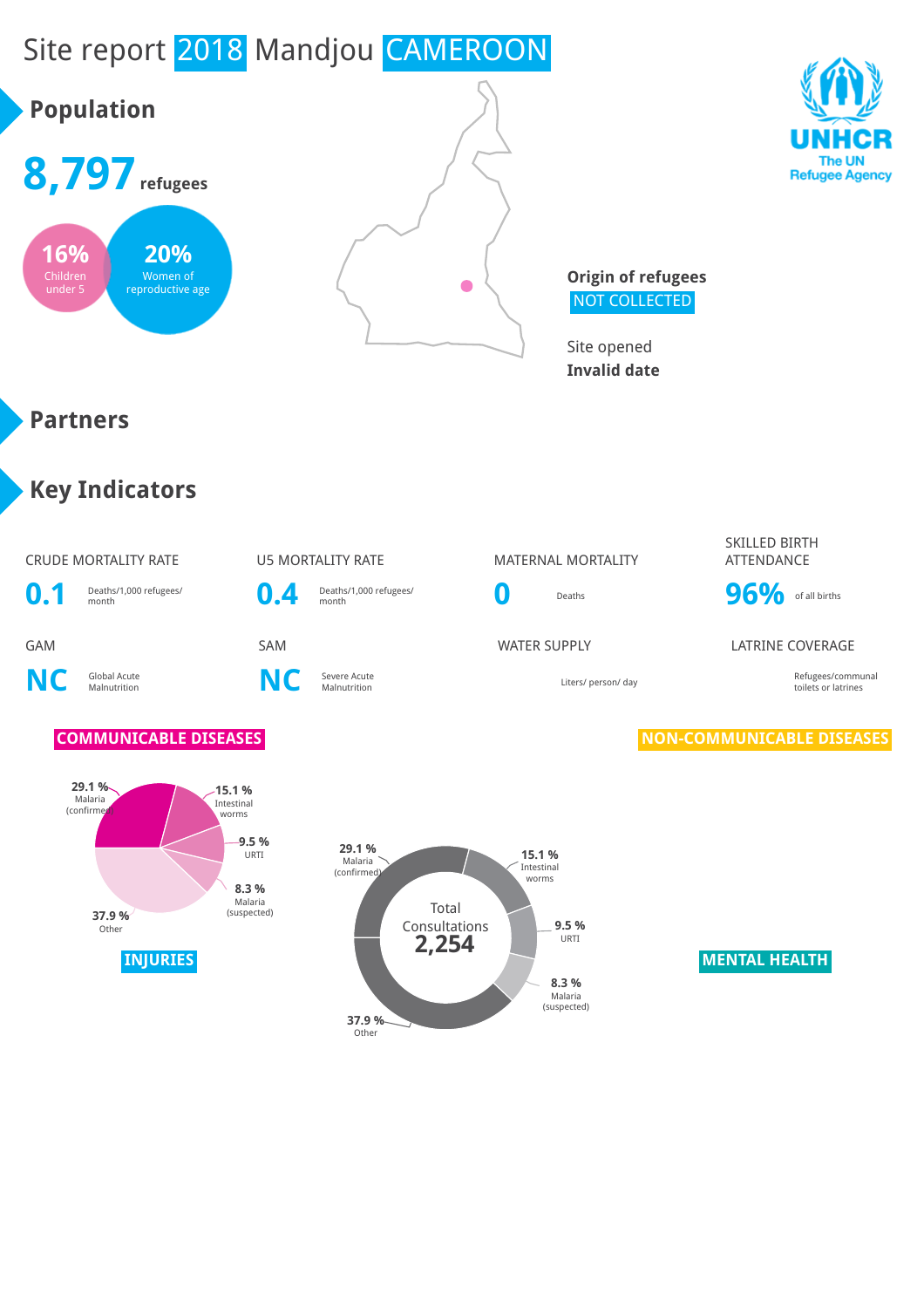## **Public Health**

| <b>HEALTH STAFFING</b>                                      | <b>INDICATOR</b> | <b>STANDARD</b> |           | <b>MORBIDITY</b>                                 | <b>INDICATOR</b> | <b>STANDARD</b> |   |
|-------------------------------------------------------------|------------------|-----------------|-----------|--------------------------------------------------|------------------|-----------------|---|
| Number of medical doctors                                   |                  | 1: 50,000       | 0         | Incidence of malaria among children under        | 23               |                 |   |
| Number of qualified nurses                                  |                  | 1:10,000        | $\bullet$ | Incidence of watery diarrhoea among              | 2                |                 |   |
| Number of community health workers                          |                  | 1: 1,000        | $\bullet$ | children under 5                                 |                  |                 |   |
| <b>ACCESS AND UTILIZATION</b>                               | <b>INDICATOR</b> | <b>STANDARD</b> |           | Incidence of pneumonia among children<br>under 5 | 4                |                 |   |
| Consultations per trained clinician per day                 | $\overline{2}$   | < 50            | Ø         | Incidence of pneumonia among over 5              |                  |                 |   |
| Health utilisation rate (new visits / refugee /             | 0.2              | ೞ<br>$1 - 4$    |           | Tuberculosis success rate                        |                  | < 90%           |   |
| year)<br>Proportion of host population consultations        | 45%              |                 |           | Were any MDR/X-TB cases diagnosed among<br>PoCs? |                  | <b>No</b>       |   |
| <b>MORTALITY</b>                                            | <b>INDICATOR</b> | <b>STANDARD</b> |           | <b>VACCINATION</b>                               | <b>INDICATOR</b> | <b>STANDARD</b> |   |
| <b>Crude Mortality Rate</b><br>(CMR) (/1000/month)          | 0.1              | < 0.75          | $\bullet$ | Full vaccination coverage                        | 18%              | < 95%           | € |
| <b>Under-five Mortality Rate</b><br>(U5MR) (/1000/month)    | 0.4              | $< 1.5$         | $\bullet$ | Measles vaccination coverage                     | 19%              | < 95%           | Ø |
| <b>Infant Mortality Rate</b><br>(IMR) (/1000 livebirths)    | 37.7             | $< 30$          | Ø         | Source of vaccination data                       |                  |                 |   |
| <b>Neonatal Mortality Rate</b><br>(NNMR) (/1000 livebirths) | 19               | < 20            | $\bullet$ | IN-PATIENT DEPARTMENT (IPD)                      | <b>INDICATOR</b> | <b>STANDARD</b> |   |
| <b>OUTBREAK ALERT AND RESPONSE</b>                          | <b>INDICATOR</b> | <b>STANDARD</b> |           | Average length of stay (days)                    | 6.9              |                 |   |
| Proportion of outbreaks investigated within 48<br>hours     |                  | 100%            |           | Case fatality rate                               | 0.0              |                 |   |
| Number of outbreaks reported                                | $\mathbf 0$      |                 |           | Hospitalisation rate                             | 30.0             | $50 - 150$      | ೞ |

## **Reproductive Health**

| <b>ANTENATAL CARE</b>                                                                     | <b>INDICATOR</b> | <b>STANDARD</b> |                       | <b>FAMILY PLANNING</b>                                                      | <b>INDICATOR</b> | <b>STANDARD</b> |   |
|-------------------------------------------------------------------------------------------|------------------|-----------------|-----------------------|-----------------------------------------------------------------------------|------------------|-----------------|---|
| Antenatal care coverage                                                                   | 83%              | > 90%           |                       | Contraceptive prevalence rate                                               | 4%               | $\geq 30\%$     | ⊠ |
| Coverage of antenatal tetanus vaccination                                                 | 91%              | >95%            |                       | Source of contraceptive prevalence data                                     |                  |                 |   |
| <b>DELIVERY CARE</b>                                                                      | <b>INDICATOR</b> | <b>STANDARD</b> |                       | SEXUAL AND GENDER-BASED VIOLENCE (SGBV)                                     | <b>INDICATOR</b> | <b>STANDARD</b> |   |
| Proportion of births attended by skilled<br>personnel                                     | 96%              | $\geq 90\%$     | $\boldsymbol{\sigma}$ | Total number of reported rapes                                              | $\mathbf{0}$     |                 |   |
| Proportion of births conducted by caesarean<br>section                                    | 17%              | $5 - 15%$       |                       | Proportion of eligible rape survivors provided<br>with PEP within 72 hours  |                  | 100%            |   |
| Proportion of newborn infants with low birth<br>weight (<2500 gs) (weighed within 72 hrs) | 2%               | < 15%           |                       | Proportion of eligible rape survivors provided<br>with ECP within 120 hours |                  | 100%            |   |
| Proportion of teenage pregnancies                                                         | 17%              |                 |                       | SEXUALLY TRANSMITTED INFECTIONS (STIS)                                      | <b>INDICATOR</b> | <b>STANDARD</b> |   |
| Still birth rate (/1000 total births / month)                                             | 3                |                 |                       | Number of genital ulcer diseases                                            |                  |                 |   |
| Number of maternal deaths                                                                 |                  |                 |                       | Number of Pelvic Inflammatory diseases                                      | 15               |                 |   |
| Proportion of maternal deaths investigated<br>within 48 hours                             | 0%               | 100%            | ظ                     |                                                                             |                  |                 |   |